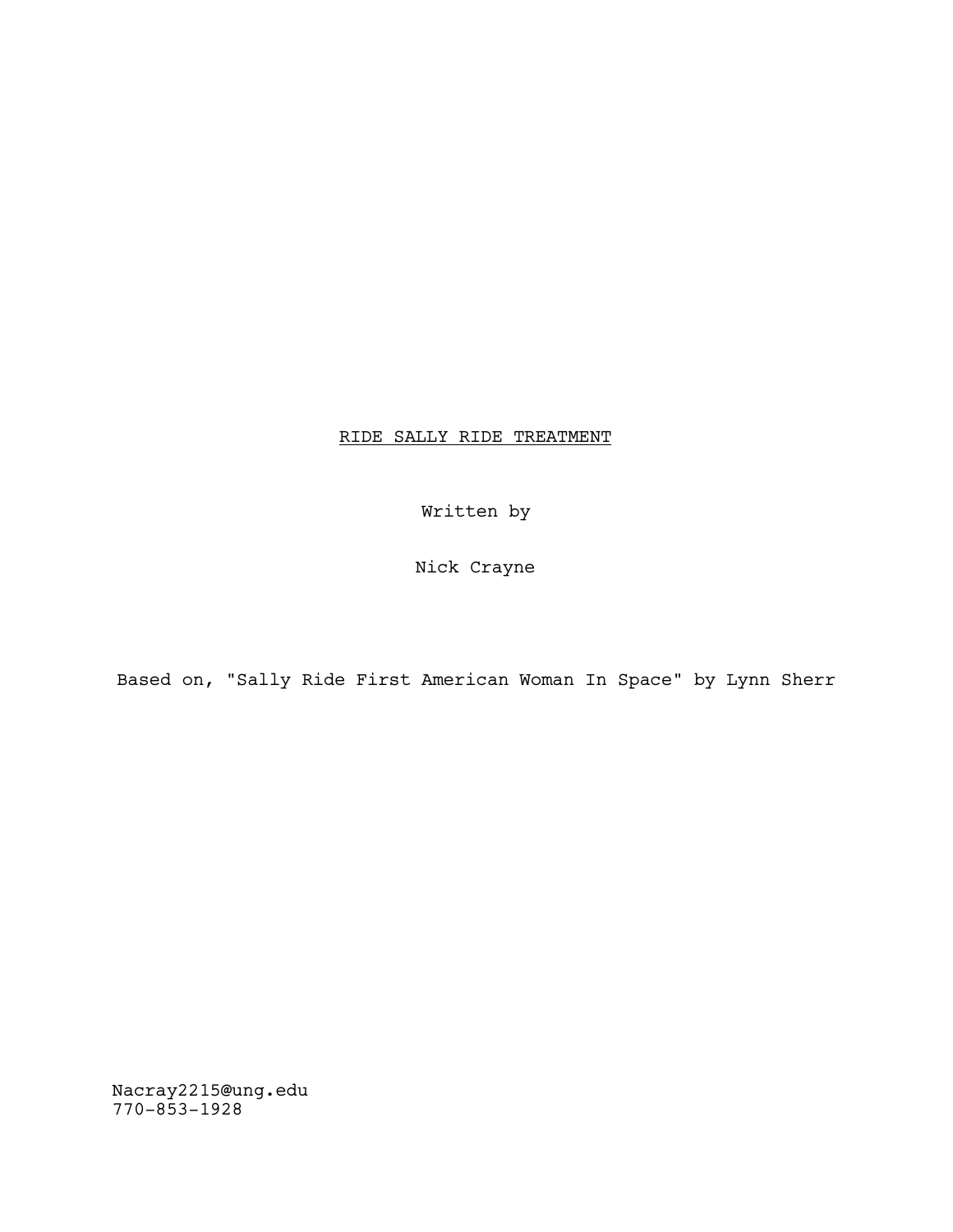## TITLE: RIDE SALLY RIDE

Logline: In a time where a woman being a physicist was questionable, Sally Ride dared to be an astronaut. She faces NASA's intensive training and personal strife to become America's first woman in space. And during NASA's darkest days following the Challenger disaster, she has to investigate the very organization that made her.

1983, at the Kennedy Space Center SALLY RIDE (32) walks past cameras snapping away. Reporters eager to capture the astronaut about to become America's first woman in space. She lets her guard down once she enters the waiting van, anxiety apparent through her fidgeting. Her eyes stare out the window up at the launch pad, the rocket only seems to loom larger as they approach it.

The elevator rumbles as she slowly climbs 195 feet to reach the shuttle. The open-air batters Sally as she tries to keep her composure and stop herself from looking down. Workers tediously work to fit on her helmet. They look her over, she scares them for a moment when she jokes "I think I forgot my purse".

In the cockpit, the screens flash, the countdown calls out T minus 35 seconds. The chatter and pre-flight preparations seem to all blur together until  $T$  minus  $5,4,3,2,1$ .

1966, we cut back to Sally (late teens) watching Star Trek TOS with TAM O'Shaughnessy (late teens) at Sally's home. Sally's eyes laser-focused on Spock as he delivers a monologue about science. Tam starts to break away at her tough outer shell by chatting her up. They have a long discussion about abstract concepts like what happened at the beginning of the universe, what is out there, about God. We flashback to a memory Sally relates from her childhood.

We meet a young Sally watching her favorite cartoon Crusader Rabbit. A small little rabbit that wasn't as strong as the knight he saw himself as, but who used teamwork to solve problems. JOYCE RIDE tells her daughter it's time for sunday school and to turn off the TV. Sally ponders if she is capable of challenging God to watch a cartoon. Sally sneaks into her mother's office to retrieve an ink pen. MEASLES OUTBREAK: CLASS CANCELLED the sign reads on the church door and a victorious Sally goes back to watch her favorite cartoon.

DALE RIDE, Sally's father interrupts their laughter at the story and encourages them to prepare for their next Tennis match. Sally laments about how her forearm sucks, Tam pulls out a handwritten reference manual with tennis tips.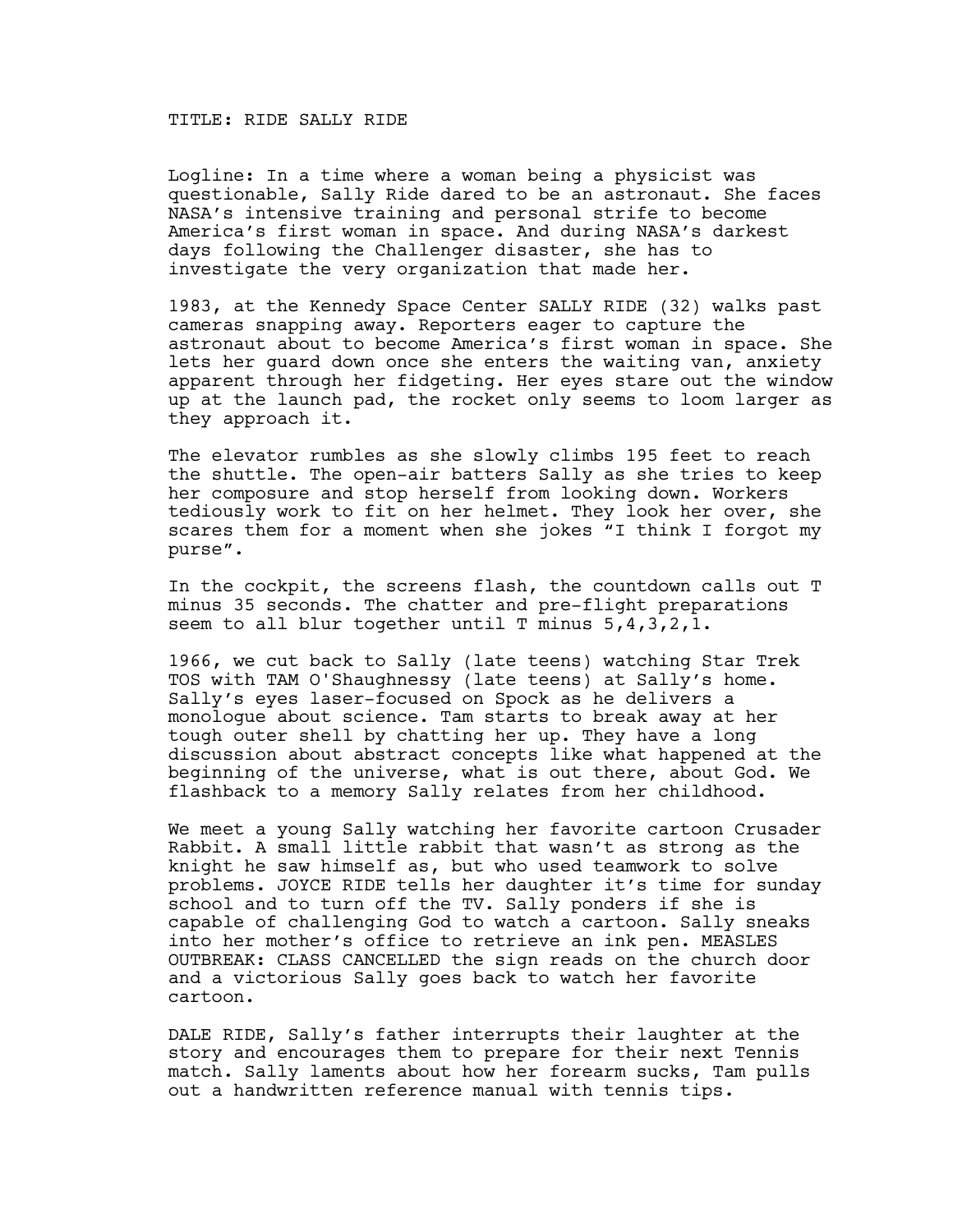Sally suggests they add hand signals to the book so they can secretly communicate on the court.

We cut to Sally sitting in class at Westlake an all-girls school, an ENGLISH TEACHER goes around the room brutally detailing the girl's perceived faults. He stops at Sally's desk "Far too science-oriented. No Creativity." She chokes back tears, with Sally's mind clearly distracted she plays doubles with Tam. Their teamwork breaks down and they lose the match.

Sally attends physiology with DR. Elizabeth MOMMAERETS one of a few female PhDs in science at the time. A woman resentful of the limited career opportunities available for women but who sees something in Sally. She lambasts Sally over her last test where she couldn't remember what a nephron was so she doodled one. Sally jokes she thought she'd appreciate the visual representation. Mommaerets mentors her telling her that to succeed in science you need to question not only the nature of the universe but yourself.

At the championship match Dale mentors Sally, he tells her how she needs to learn self-control. If you are winning or losing or someone else is talking shit about you; it doesn't matter just focus on moving forward. Dale hands her a college acceptance letter, Sally has to struggle to subdue her excitement. Tam looks at Sally in a moment of uncertainty. Sally seems to be in her own head also uncertain then she signals a play to Tam. They masterfully outplay the other team and score, we cut to the pair being presented a trophy.

1972, Tam (mid-20s) and Sally (mid-20s) work as camp counselors at TennisAmerica in Nevada. Billy Jean King visits the camp and has an exhibition map with Sally. Tam watches and starts to feel she's falling into Sally's shadow. But when Sally and King talk we realize that Sally has dedicated herself towards pursuing physics.

Sally and Tam share a night together as Sally shows off her lab at Stanford. We realize the two are in a romantic relationship at this point. They share their thoughts with each other, Sally talks about her work with physics. But Tam confesses the secrecy of their relationship has taken a toll on her. She wants a normal life that she doesn't have to hide from her family so they break up.

Sally sits at her desk distraught reading the Stanford Daily, the headline reads "NASA to Recruit women". Sally scrambles for a piece of paper and fills out an application. We cut to Sally at the NASA interview. Sally undergoes an arduous interview process designed to test her physical and psychological limits. From running on a treadmill, being isolated in a rescue sphere, to an arduous hour-long interview.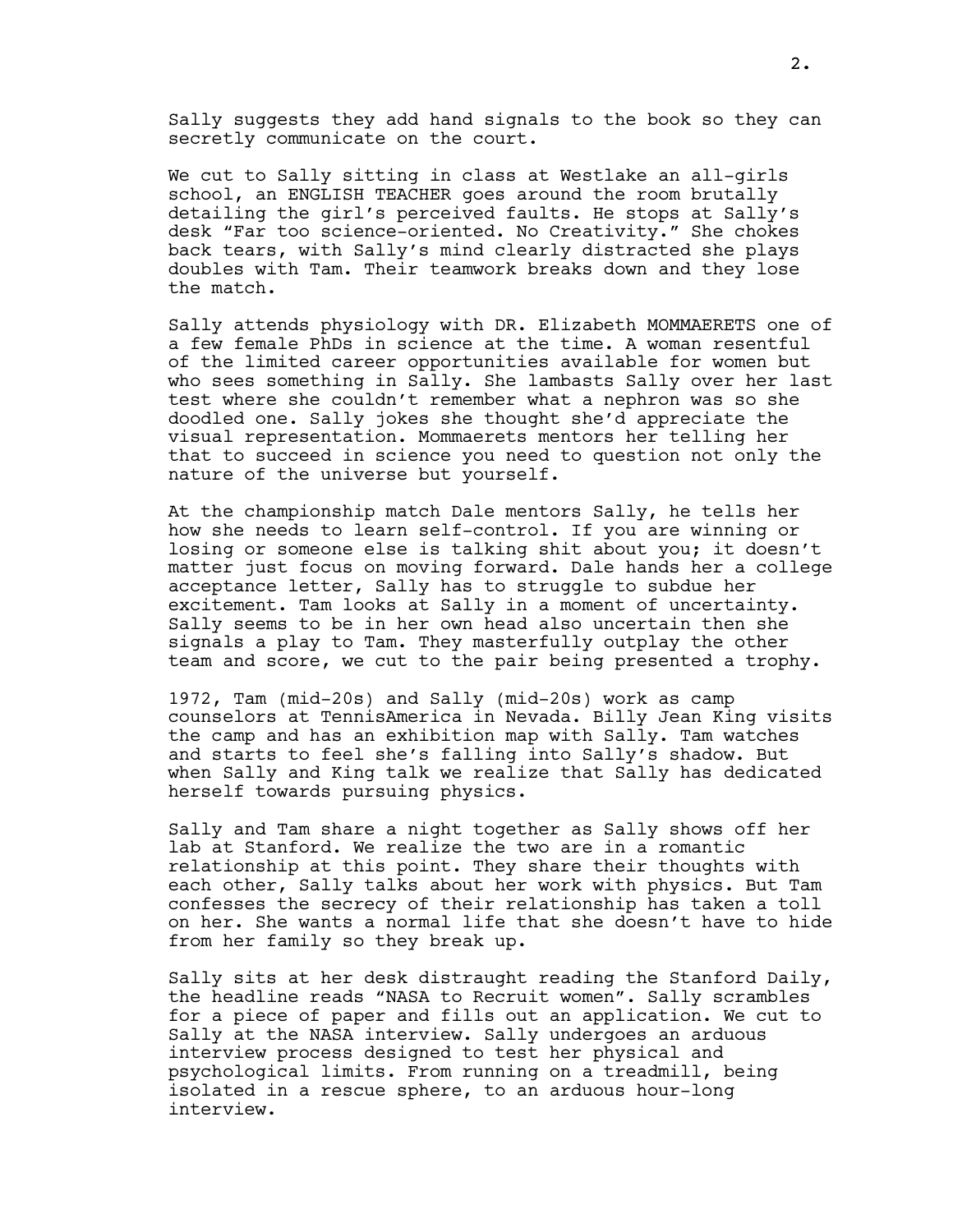Sally is invited with other potential candidates to watch the test landing of the shuttle Enterprise. Unusually bumpy with three heart-stopping unplanned bounces. Sally has to accept the risk she's about to undertake to achieve her dreams.

Sally gets a call from Tam, her mentor Dr. Mommaerts had been struggling with manic depression and took her own life. Sally's crushed and wallows away at home she forces herself out of bed to answer the damn phone which just keeps ringing. Halfway through the conversation, she realizes she's been selected to train to be a mission specialist at NASA.

1978, we follow the NASA candidates through their training, a group of 35 aspiring astronauts. In one lesson the group realizes it's a 101 class filled with stuff they already know and suffer in boredom. Sally knows this is b.s. and walks out the door. Her mind focused on the only test that matters, flying. On the runway, she stares at the T-38, a streamlined silver training jet. She learns how to fly and handle complex maneuvers like barrel rolls. As well as how to eject in full survival gear straight into miserable mosquito infestedwaters off of Miami.

Some time later Sally serves as a Capcom for Columbia. The first time in history the "Huston" that radioed back was female. Afterwards, they call her in to meet with top NASA officials. She's been selected to be America's first woman in space.

1983, We follow Sally as she goes through a blistering series of interviews and watches press coverage. They ask questions like "will you cry during the flight?" She puts on a tough face and pushes forward using her wit to disarm the reporters looking to provoke her.

Sally retreats into solitude training extensively with the shuttle's arm designed to position satellites. Mission Commander BOB Crippen trains with Sally on the arm. He invites her to watch the solar eclipse a boondoggle disguised as science. She co-pilots backseat to STEVE Hawley, a lanky redhead who becomes Sally's husband. The group flies their t-38s over to Montana to watch the eclipse from the edge of the atmosphere.

The 5 person crew of STS-7 trains extensively for their mission. We see them build each other up when Fred the pilot of the crew kills them in simulation Sally jokes to keep them moving forward. We see her becoming one of the guys when they play a prank on her. They plant a rubber rat that flies into Sally's face scaring her senseless.

Sally watches the news coverage of her flight and paces around Nasa's famous Beach House, a small cottage along the beach.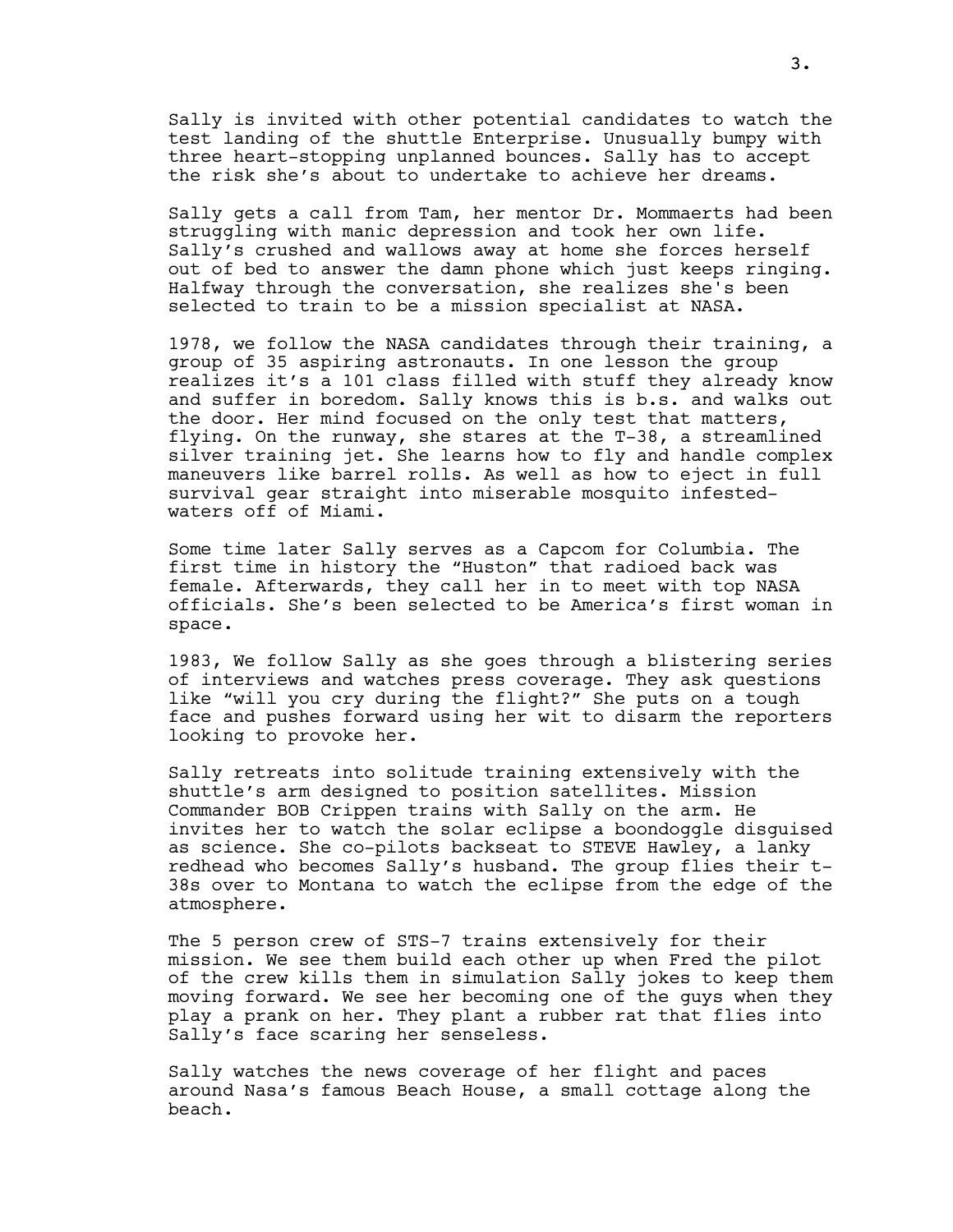Steve brings Tam to see Sally in order to help calm her nerves before the flight. They reconnect but there is a distance between them now. In a moment of rare candor, she tells Tam how she is aware she could die. She grabs her hand and offers her some encouragement. Sally takes up the slow 195-foot long elevator to reach the shuttle's entry hatch.

We cut back to the countdown, 1... BOOM, CHALLENGER ACHIEVES LIFTOFF!

Sally battles turbulence to call out the flight checklist "LVLH" a reminder that the switches should reflect their position. Under 3g forces she battles just to turn her head in order to turn the pages of her checklist and make callouts. They did it they're 184 miles high, traveling 17,500 miles an hour above the earth. She poses the mechanical arm to pose for a photo as they celebrate.

1986, a few years have passed on a flight home to Houston we learn Sally and Tam are having an affair. The pilot announces startling news, Challenger has been destroyed. Sally rushes to the cockpit flashing her Nasa badge eager to listen to the air traffic. Sally sits at home distraught, Steve tries to comfort her but her guilt pushes her into solitude. Sally receives a call from former Secretary of State WILLIAM Rogers.

He invites her a chance to join the commission to find answers, she accepts. The organization that brought her fame had now been responsible for 7 deaths, she needs answers. In a Washington, DC hotel room Sally calls Tam lamenting their lack of progress. A piece of paper is slipped under the door. The paper contains measurements of the resilience of the rockets O-rings. Sally tells Tam the implications, Nasa management knew the risks.

Sally works with a fellow commission member General KUTYNA to bring it up without exposing the source. A friend of Kutyna presents a demonstration of the problem at the meeting. The man dunks a sample of the O-ring into a glass of water, it doesn't snap back to its intended shape for several seconds. She works with the committee to gather evidence and testimonies.

The pictures become clearer, NASA management put success before safety. She confronts Steve about how she has been questioning herself. At first he thinks she is talking about her career at NASA, but he realizes their marriage is ending.

2011-2012, Tam and Sally (59) are at a conference promoting Sally Ride Science when Sally complains about feeling exhausted. Tam notices her skin turning Yellow, a doctor's visit reveals she has pancreatic cancer.